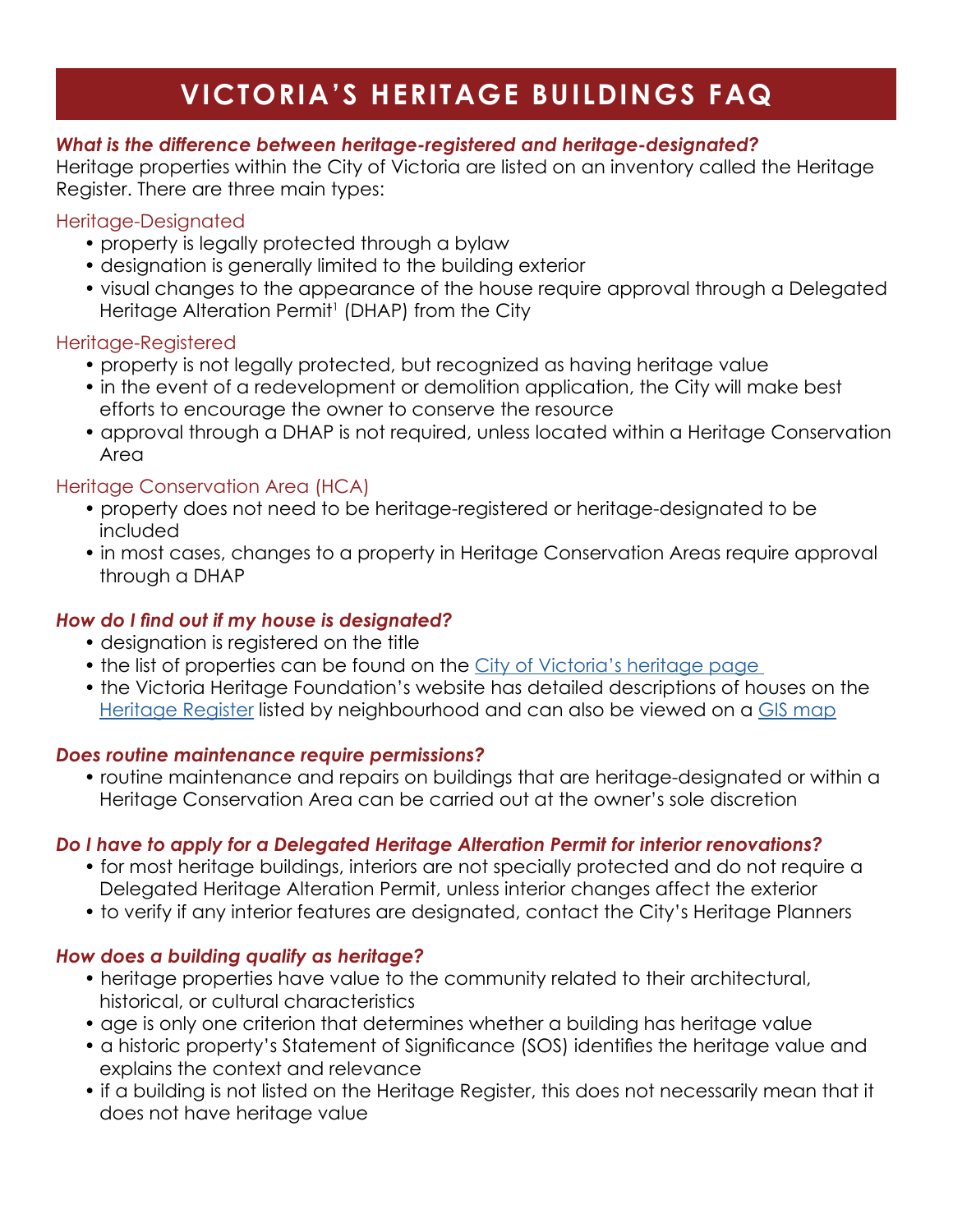#### *How does a property become designated?*

- designation is almost always at the request of the homeowner
- the BC Local Government Act empowers municipal councils to designate properties through a bylaw registered on the title held with the provincial Land Titles Office

#### *Can I get insurance for a heritage house?*

• designation itself does not place additional requirements on the insurer

#### *How does heritage conservation contribute to sustainable development?*

- retention is the sustainable choice over demolition and replacement
- it takes at least 30 years before energy savings will be realized by building a new house rather than rehabilitating an old one
- the greenest building is the one already built

#### *May I replace the original windows?*

- historic windows are often an important character-defining element specifically identi fied in the property's SOS and in such cases, their replacement should be a last resort
- traditional wood windows can be repaired and if maintained, have a lifespan of 200 years
- if replacement of any part of the window is deemed necessary, a DHAP is required

## *What are the benefits of owning a heritage property?*

- heritage buildings have a character and charm derived from a combination of design features and architectural elements of the period which are difficult to replicate
- protected heritage properties are identified by a bronze plaque
- heritage-designated properties in the City of Victoria may be eligible for grants towards the costs of rehabilitation

# *Is there financial assistance for owners of heritage properties?*

The City of Victoria has several grant programs for heritage-designated properties.

- the Victoria Heritage Foundation administers the grant program for houses
- the Victoria Civic Heritage Trust has incentive programs for commercial, industrial, institutional, and apartment buildings

#### *What is the role of the Victoria Heritage Foundation?*

- the Victoria Heritage Foundation (VHF) was established in 1983 as a City-funded, arm's-length not-for-profit society
- VHF administers the grant program for heritage-designated houses that were originally detached single-family or duplex

# *What type of projects can be funded by VHF?*

Eligible projects may include, but are not limited to:

- structural work, foundation repair and seismic upgrading
- repair or restoration of original features including windows, doors, siding
- re-roofing
- exterior painting in approved historic colours
- masonry repointing and repair
- wood storm windows